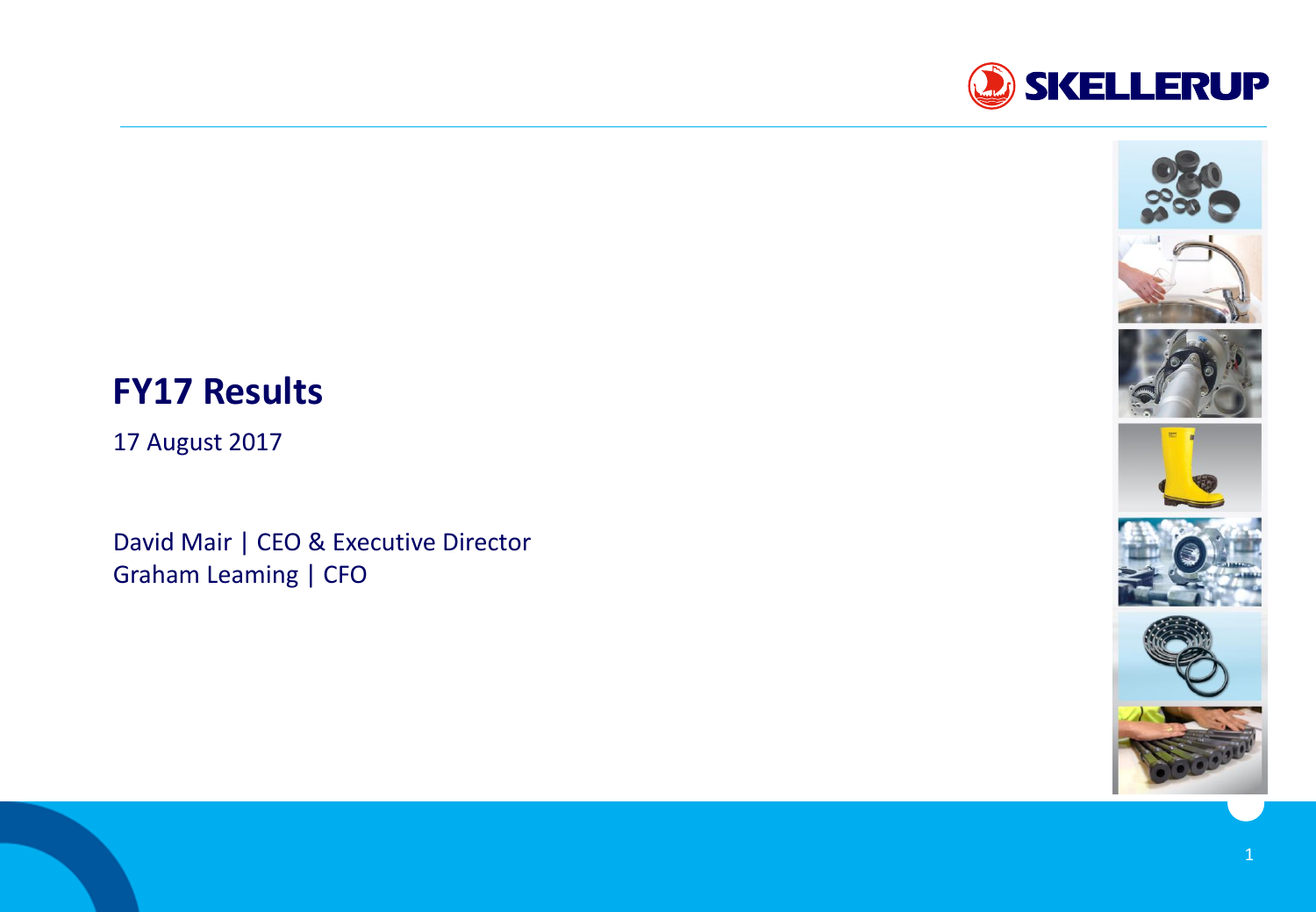# **Skellerup Key Points FY17**



- NPAT of \$22.1 million
	- At the top end of guidance range, up 8% on prior corresponding period (pcp).
	- ‒ Industrial Division EBIT up 12% and Agri Division EBIT up 5% on pcp.
	- ‒ Overcame impact of stronger NZD reducing contributions on translation of overseas businesses.
- Revenue of \$210.3 million
	- In constant currency terms up 5%.
	- Sales into international markets 77% of Group revenue.
- Operating Cash flow of \$21.2 million
	- ‒ Funding dividend payments of \$17.4 million.
	- Strong Q4 sales increased working capital deployed in the business.
	- ‒ Resultant net debt of \$35.8 million (just 23% of Equity).
- Annual Dividend pay-out up 6% to 9.5 cents per share
- Impact of commodity price headwinds reducing
	- ‒ Steadily improving international milk price during 2H17 boosting our domestic and international sales.
	- Oil and gas prices still relatively low and volatile but seeing small lift in demand for Vacuum Systems.
- Project Viking
	- ‒ Transfer and commissioning essentially complete.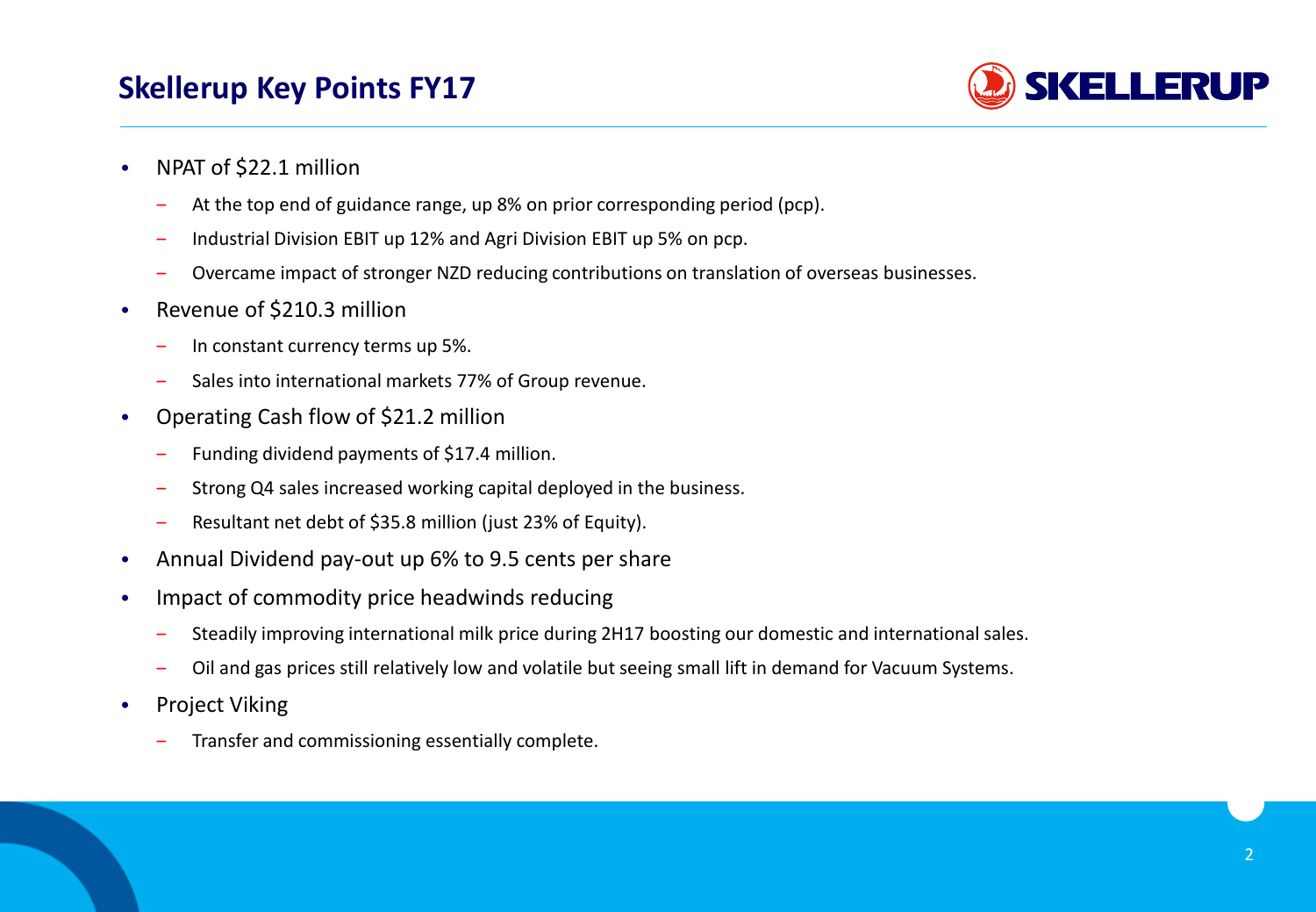# **Skellerup Financial Highlights FY17**



| <b>NZ\$ Million</b>                                       | <b>FY17</b> | <b>FY16</b> | <b>FY15</b> |
|-----------------------------------------------------------|-------------|-------------|-------------|
| <b>Revenue</b>                                            | 210.3       | 211.4       | 203.0       |
| <b>EBITDA before Canterbury EQ insurance income</b>       | 40.4        | 37.0        | 38.4        |
| <b>Depreciation &amp; amortisation</b>                    | (7.8)       | (7.5)       | (7.3)       |
| <b>EBIT before Canterbury EQ insurance income</b>         | 32.8        | 29.5        | 31.1        |
| <b>Finance costs</b>                                      | (1.4)       | (0.4)       | (0.2)       |
| Tax expense excluding Canterbury EQ insurance tax         | (9.3)       | (8.4)       | (9.0)       |
| <b>NPAT excluding Canterbury EQ insurance income</b>      | 22.1        | 20.7        | 21.9        |
| Canterbury EQ related net income (costs)                  |             | 0.2         |             |
| <b>NPAT</b>                                               | 22.1        | 20.5        | 21.9        |
| <b>Earnings cents per share (excluding Canterbury EQ)</b> | 11.48       | 10.65       | 11.38       |
| Dividend cents per share                                  | 9.5         | 9.0         | 9.0         |
| <b>Operating cash flow (excluding Canterbury EQ)</b>      | 21.2        | 30.9        | 17.8        |
| Cash net of debt                                          | (35.8)      | (26.9)      | 0.8         |
| Capital & intangible expenditure                          | 12.6        | 38.9        | 20.4        |

- Revenue up 5% in constant currency terms.
- EBIT up 11%.
- Finance Costs up due to increased debt and lower capitalised interest (both Project Viking related).
- Dividend up 6% reflecting improved sustainable earnings.
- Operating Cash Flow down following record Q4 sales and slight increase in inventory.
- Capex reduced with Viking completion.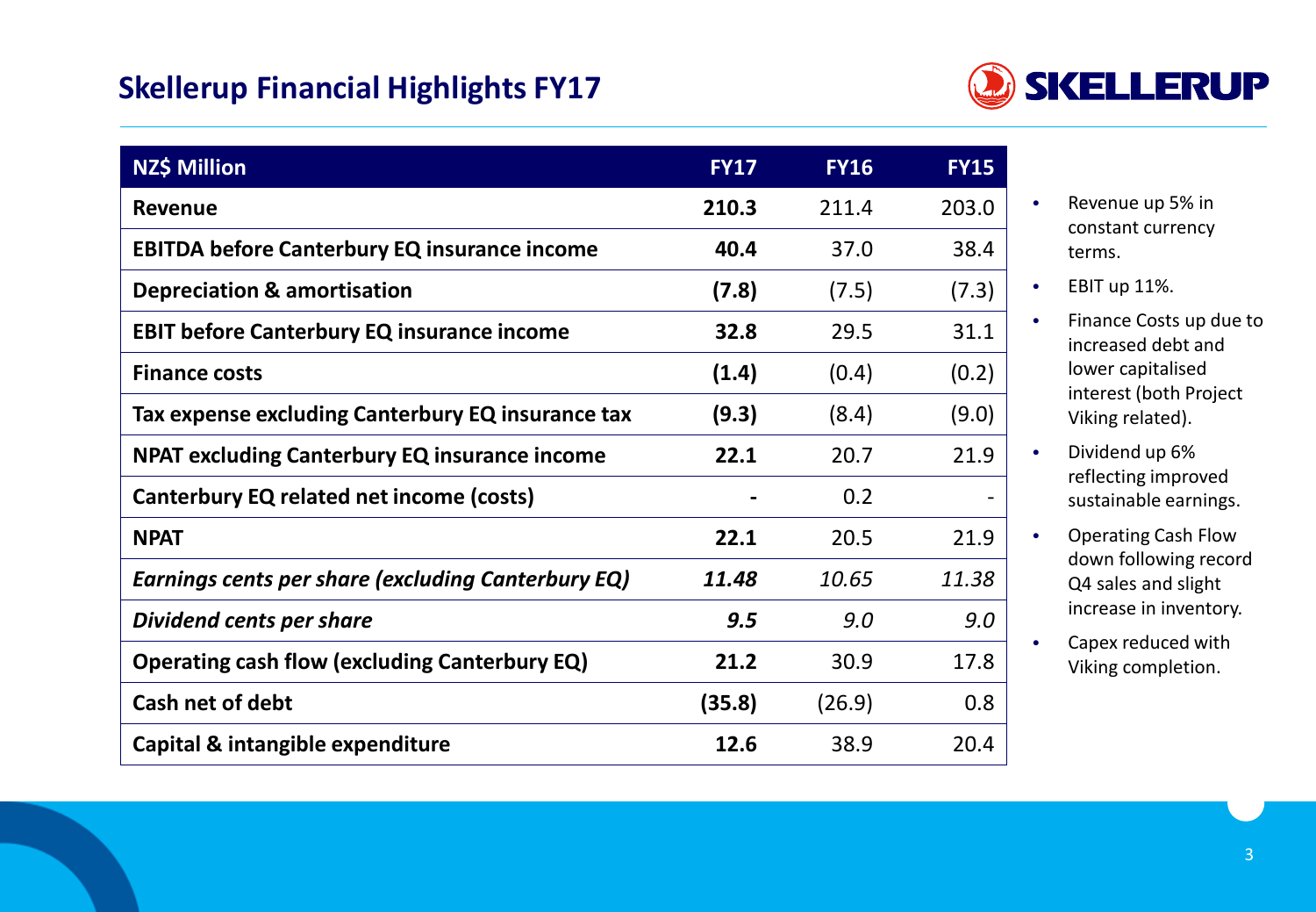### **Skellerup FY17 Industrial Division**

| <b>NZ\$ Million</b> | <b>FY14</b> |       | <b>FY15 FY16</b> | <b>FY17</b> |
|---------------------|-------------|-------|------------------|-------------|
| <b>Revenue</b>      | 116.2       | 123.0 | 132.0            | 131.2       |
| <b>EBIT</b>         | 13.5        | 14.0  | 15.3             | 17.1        |
| <b>EBIT %</b>       | 11.6        | 11.4  | 11.6             | 13.1        |

#### **Revenue flat and EBIT up 12% on pcp**

- Revenue measured in constant currency up 5%
- Growth in potable water applications
	- ‒ Infrastructure and tapware in the US.
	- ‒ Infrastructure in Australia.
- Growth in products used in roofing applications
	- ‒ Seals and fasteners growth in Australia, Asia, the Middle East and the USA.
- Growth in automotive products
	- ‒ Europe and Asia.
- Lower sales into mining applications
	- ‒ Constrained maintenance spend in Australia.
- Improved cost structure

FY17 Industrial Division Revenue by Application







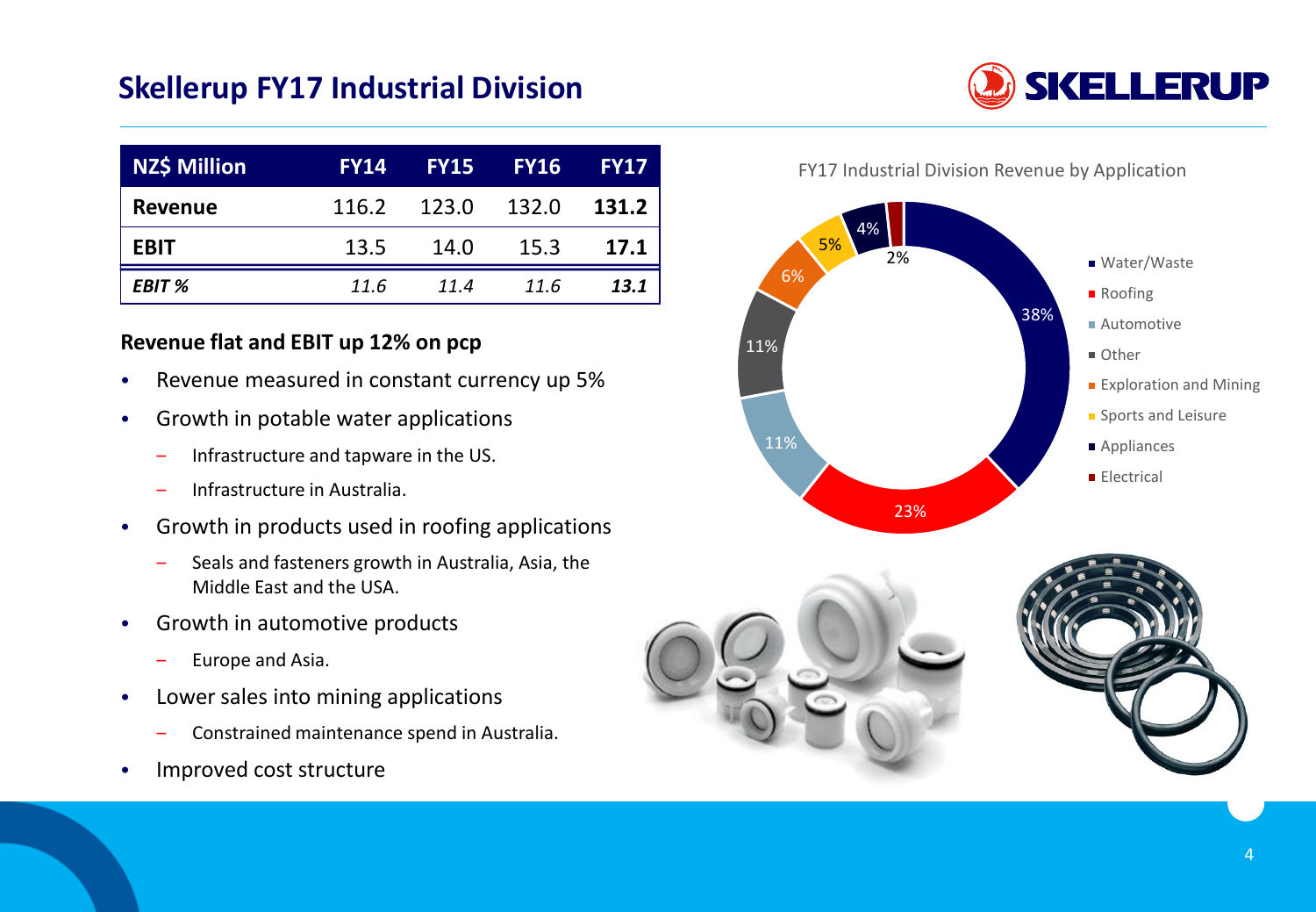### **Water**



#### **Issue**

- Ageing infrastructure a risk for cities
	- Large amounts of potable water loss in developed countries  $-10$  to 15%.
	- ‒ Potential for contaminants to infiltrate potable water Havelock North.
	- ‒ Risk of untreated waste water entering the environment.
	- Damaged storm water pipes cause land and flooding issues.
- Population growth stretching infrastructure in major cities

### **Opportunity**

- Government spending in NZ, AUS and US on infrastructure expected
	- ‒ Auckland Watercare ~NZD 4.9bn, 10 years.
	- Victoria Water ~AUD 5.6bn, 5 years.
	- $\sim$ 30-40% of the costs of a water network is associated with the distribution of water.
- Standards provide a barrier to entry from competitors

### **Why Skellerup**

- Expertise in rubber formulation, completing testing and meeting standards
- Existing relationships with pipe and tapware manufacturers



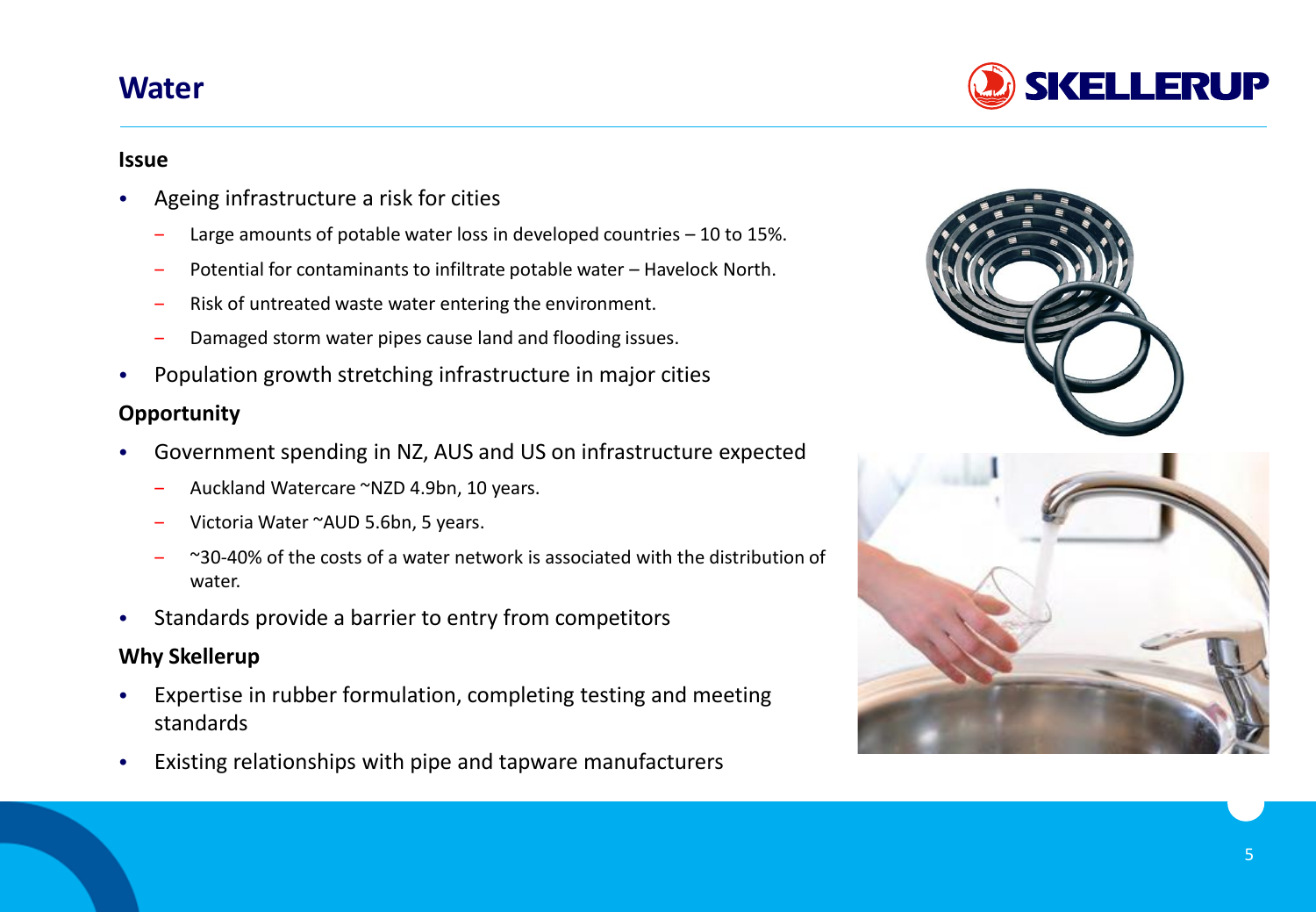# **Skellerup FY17 Agri Division**



| <b>NZ\$ Million</b> | <b>FY14</b> |      | <b>FY15 FY16</b> | <b>FY17</b> |
|---------------------|-------------|------|------------------|-------------|
| <b>Revenue</b>      | 80.2        | 80.5 | 79.6             | 79.2        |
| <b>EBIT</b>         | 21.7        | 22.1 | 18.8             | <b>19.8</b> |
| <b>EBIT %</b>       | 27.1        | 27.4 | 23.6             | 24.9        |

#### **Revenue flat and EBIT up 5% on pcp**

- Revenue measured in constant currency up 5%
- Recovery in international dairy price
	- ‒ European milk production increased, boosting demand for dairy consumables.
	- NZ demand stronger in peak May-July period as previously deferred maintenance undertaken.
	- US demand solid throughout FY17.
- Footwear sales strong
	- ‒ Climatic events a boost for sales into NZ market.
	- ‒ Continuing gains and opportunity for technical (fire, di-electric and forestry) products in domestic and international markets.



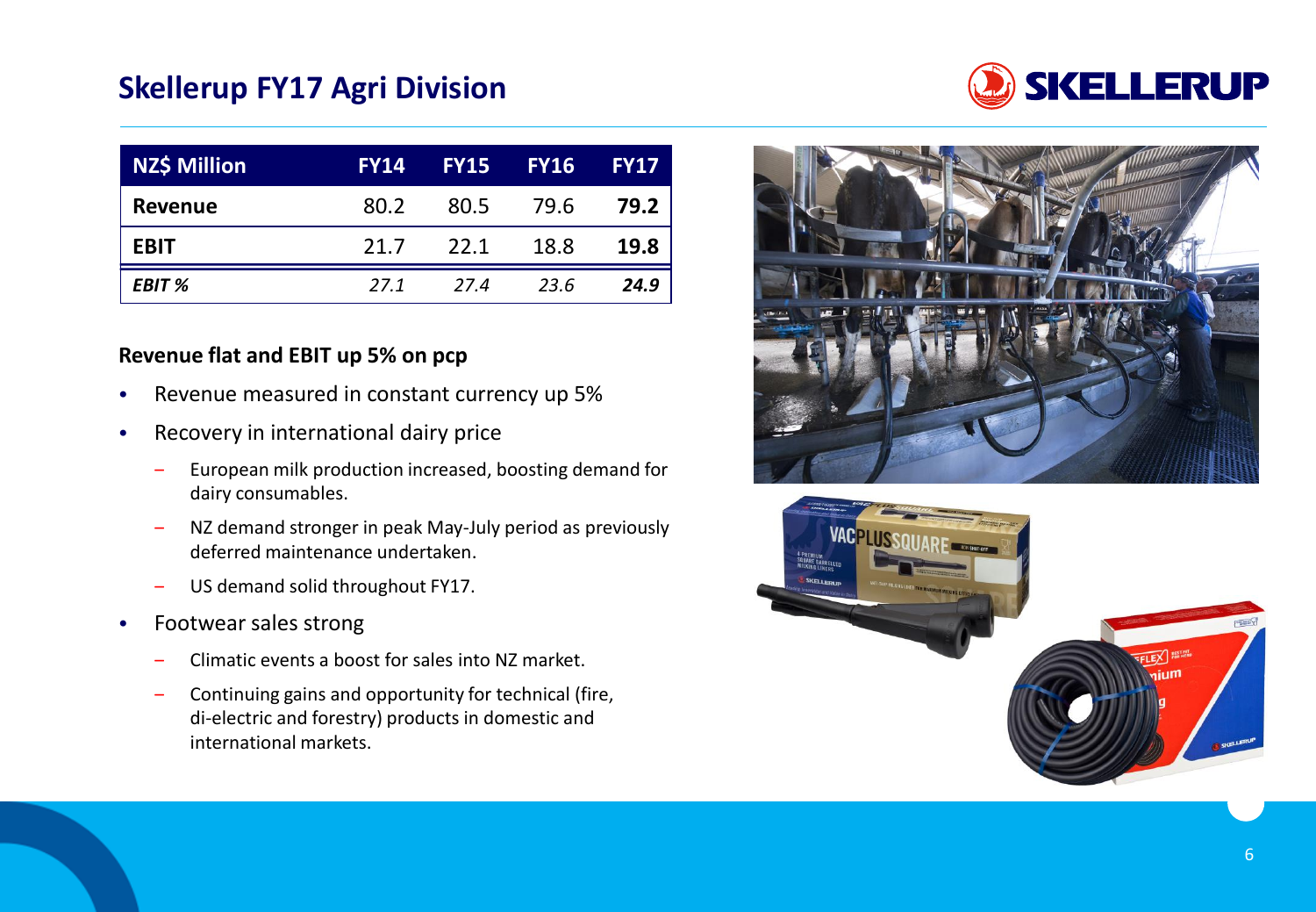# **Skellerup FY17 Agri Division**





#### Agri FY17 Revenue

#### **International markets drive Agri revenue growth**

- 26% of sales into North America including OEM and Conewango branded products.
- 18% of sales into UK, Ireland and Europe, predominantly OEM business.
- 12% of sales into Australia, Asia and South America.

#### **Grass roots conversations drive innovation**

- Skellerup engages not just with its customer but with the end users – the farmers.
- Result is a better product that has been tested and refined that delivers real benefits.

#### **Expertise and knowledge to capitalise**

- Food grade standards.
- Compounds.
- Tooling.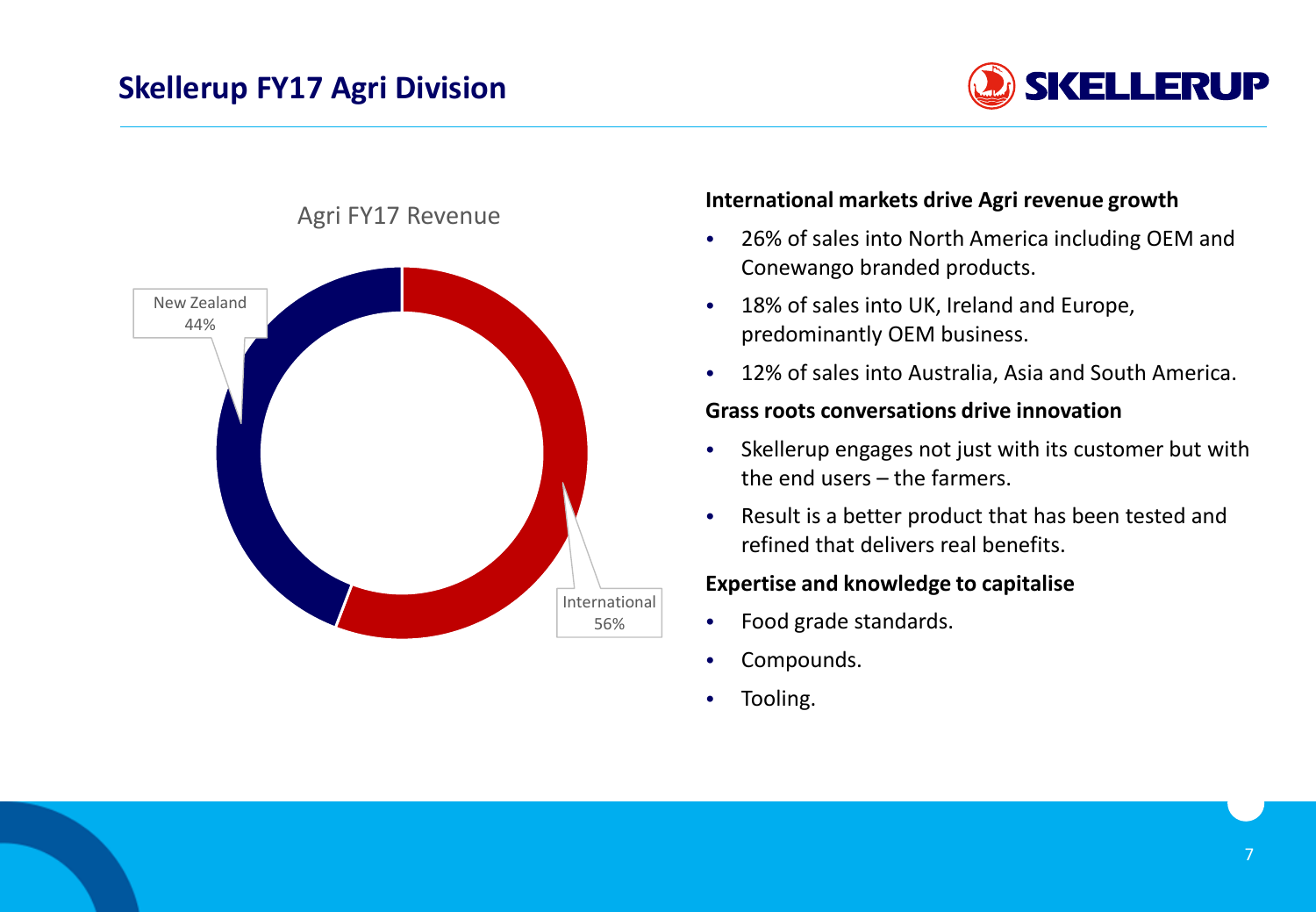### **Skellerup FY18 Focus**



- Themes underlying our business strategy
	- ‒ Growing global demand for protein/ safe food and water increasing populations, ageing infrastructure, stringent environmental requirements.
	- Particular focus on potable water and waste water.
- Continue to capitalise on our technical and engineering expertise
	- ‒ Customer-focused innovation to solve customer problems.
- International markets continue to drive revenue growth
	- ‒ 77% of our revenue generated from international markets in FY17.
	- ‒ US continues to provide opportunity for both our Industrial and Agri products.
	- ‒ Australia providing opportunity particularly for our Industrial products.
	- ‒ Europe despite its problems providing opportunity for both our Industrial and Agri products.
	- Sales into Asia and the Middle East grew again in FY17. We will continue to target product areas where we can achieve good margins.
- Operational excellence
	- ‒ Continue to interrogate our performance to ensure focus on the biggest opportunities to improve our business.
	- ‒ Providing robust and dependable solutions and delivery to our customers.
	- Continuing to develop our talented young leaders.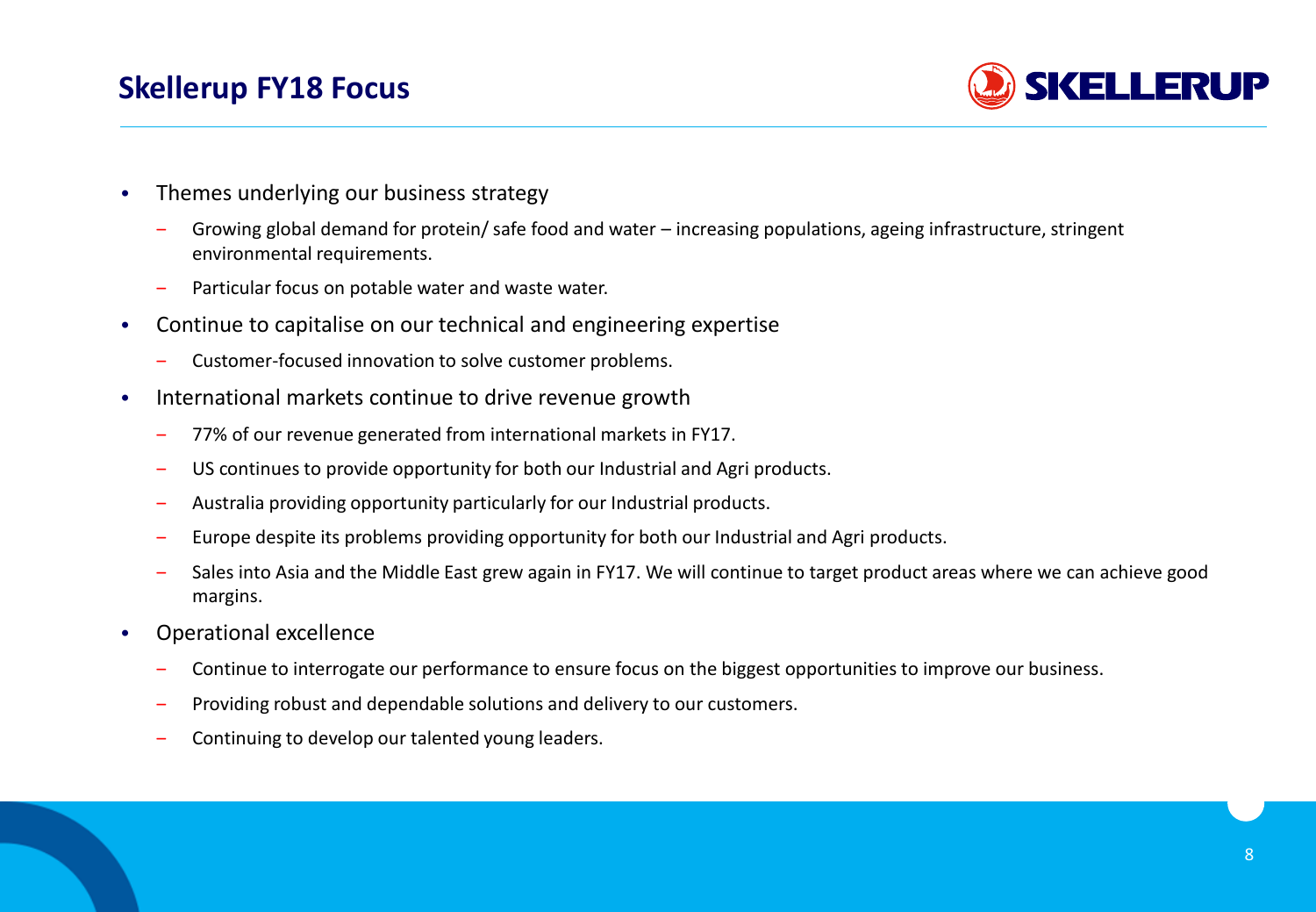

### **Reconciliation of Segment EBIT to Group NPAT**

| <b>NZ\$ Million</b>                             | <b>FY17</b>    | <b>FY16</b> | <b>FY15</b>              | <b>FY14</b> |
|-------------------------------------------------|----------------|-------------|--------------------------|-------------|
| <b>Agri EBIT</b>                                | 19.8           | 18.8        | 22.1                     | 21.7        |
| <b>Industrial EBIT</b>                          | 17.1           | 15.3        | 14.0                     | 13.5        |
| <b>Corporate EBIT</b>                           | (4.1)          | (4.6)       | (5.0)                    | (5.3)       |
| <b>EBIT before Canterbury EQ income (costs)</b> | 32.8           | 29.5        | 31.1                     | 29.9        |
| <b>Canterbury EQ income (expenditure)</b>       | $\blacksquare$ | (0.2)       | $\overline{\phantom{a}}$ | 19.8        |
| <b>Finance costs</b>                            | (1.4)          | (0.4)       | (0.2)                    | (0.7)       |
| Tax expense                                     | (9.3)          | (8.4)       | (9.0)                    | (8.5)       |
| Tax credit re Canterbury EQ                     |                |             |                          | 0.5         |
| <b>NPAT excluding Canterbury EQ</b>             | 22.1           | 20.7        | 21.9                     | 20.7        |
| <b>NPAT</b>                                     | 22.1           | 20.5        | 21.9                     | 41.1        |